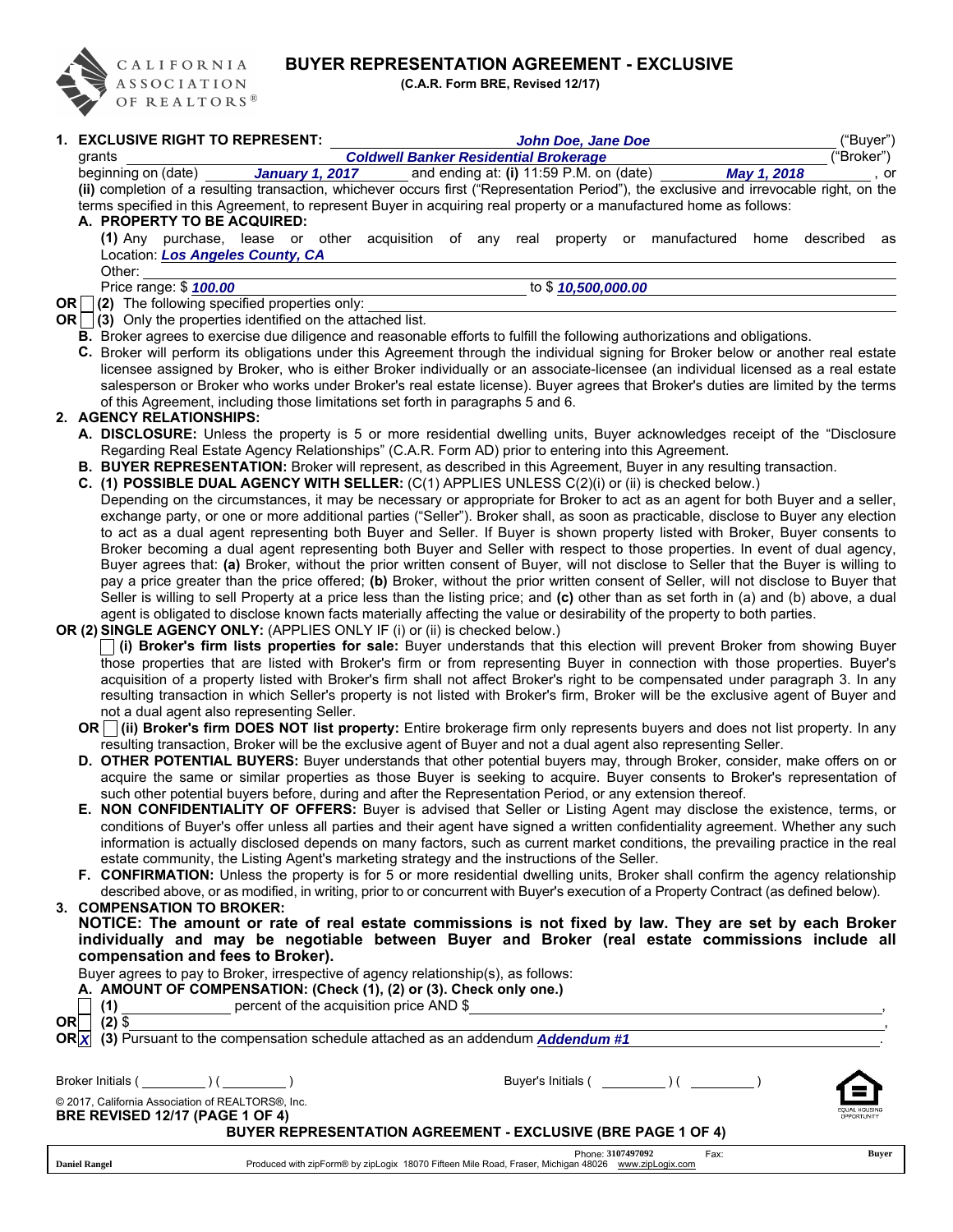- B. COMPENSATION PAYMENTS AND CREDITS: Buyer is responsible for payment of compensation provided for in this Agreement. However, if anyone other than Buyer compensates Broker for services covered by this Agreement, that amount shall be credited toward Buyer's obligation to pay compensation. If the amount of compensation Broker receives from anyone other than Buyer exceeds Buyer's obligation, the excess amount shall be disclosed to Buyer and if allowed by law paid to Broker, or  $\Box$  credited to Buyer, or  $\Box$  other
- C. BROKER RIGHT TO COMPENSATION: Broker shall be entitled to the compensation provided for in paragraph 3A:
- (1) If during the Representation Period, or any extension thereof, Buyer enters into an agreement to acquire property described in paragraph 1A, on terms acceptable to Buyer provided Seller completes the transaction or is prevented from doing so by Buyer. (Broker shall be entitled to compensation whether any escrow resulting from such agreement closes during or after the expiration of the Representation Period.)

(2) If, within  $30$  calendar days after expiration of the Representation Period or any extension thereof, Buyer enters into an agreement to acquire property described in paragraph 1A, which property Broker introduced to Buyer, or for which Broker acted on Buyer's behalf. The obligation to pay compensation pursuant to this paragraph shall arise only if, prior to or within 3 (or ) calendar days after expiration of this Agreement or any extension thereof, Broker gives Buyer a written *30*

notice of those properties which Broker introduced to Buyer, or for which Broker acted on Buyer's behalf.

D. TIMING OF COMPENSATION: Compensation is payable:

(1) Upon completion of any resulting transaction, and if an escrow is used, through escrow.

(2) If acquisition is prevented by default of Buyer, upon Buyer's default.

(3) If acquisition is prevented by a party to the transaction other than Buyer, when Buyer collects damages by suit, settlement or otherwise. Compensation shall equal one-half of the damages recovered, not to exceed the compensation provided for in paragraph 3A, after first deducting the unreimbursed payments, credits and expenses of collection, if any.

- E. Buyer hereby irrevocably assigns to Broker the compensation provided for in paragraph 3A from Buyer's funds and proceeds in escrow. Buyer agrees to submit to escrow any funds needed to compensate Broker under this Agreement. Broker may submit this Agreement, as instructions to compensate Broker, to any escrow regarding property involving Buyer and a seller or other transferor.
- F. "BUYER" includes any person or entity, other than Broker, related to Buyer or who in any manner acts on Buyer's behalf to acquire property described in paragraph 1A.
- G. (1) Buyer has not previously entered into a representation agreement with another broker regarding property described in paragraph 1A, unless specified as follows (name other broker here):

(2) Buyer warrants that Buyer has no obligation to pay compensation to any other broker regarding property described in paragraph 1A, unless Buyer acquires the following property(ies):

(3) If Buyer acquires a property specified in G(2) above during the time Buyer is obligated to compensate another broker, Broker is neither: (i) entitled to compensation under this Agreement, nor (ii) obligated to represent Buyer in such transaction.

4. INTERNET ADVERTISING; INTERNET BLOGS; SOCIAL MEDIA: Buyer acknowledges and agrees that: (i) properties presented to them may have been marketed through a "virtual tour" on the Internet, permitting potential buyers to view properties over the Internet, or that the properties may have been the subject of comments or opinions of value by others on Internet blogs or other social media sites; (ii) neither the service provider(s) nor Broker has control over who will obtain access to such services or what action such persons might take; and (iii) Broker has no control over how long the information concerning the properties will be available on the Internet or social media sites.

# 5. BROKER AUTHORIZATIONS AND OBLIGATIONS:

- A. Buyer authorizes Broker to: (i) locate and present selected properties to Buyer, present offers authorized by Buyer, and assist Buyer in negotiating for acceptance of such offers; (ii) assist Buyer with the financing process, including obtaining loan pre-qualification; (iii) upon request, provide Buyer with a list of professionals or vendors who perform the services described in the attached Buyer's Inspection Advisory; (iv) order reports, and schedule and attend meetings and appointments with professionals chosen by Buyer; (v) provide guidance to help Buyer with the acquisition of property; and (vi) obtain a credit report on Buyer.
- B. For property transactions of which Broker is aware and not precluded from participating in by Buyer, Broker shall provide and review forms to create a property contract ("Property Contract") for the acquisition of a specific property ("Property"). With respect to such Property, Broker shall: (i) if the Property contains residential property with one to four dwelling units, conduct a reasonably competent and diligent on-site visual inspection of the accessible areas of the Property (excluding any common areas), and disclose to Buyer all facts materially affecting the value or desirability of such Property that are revealed by this inspection; (ii) deliver or communicate to Buyer any disclosures, materials or information received by, in the personal possession of or personally known to the individual signing for Broker below during the Representation Period; and (iii) facilitate the escrow process, including assisting Buyer in negotiating with Seller. Unless otherwise specified in writing, any information provided through Broker in the course of representing Buyer has not been and will not be verified by Broker. Broker's services are performed in compliance with federal, state and local anti-discrimination laws.

Broker Initials ( $\rule{1em}{0.15mm}$ ) ( $\rule{1em}{0.15mm}$ )

| Buyer's Initials ( |  |
|--------------------|--|



.

BRE REVISED 12/17 (PAGE 2 OF 4) BUYER REPRESENTATION AGREEMENT - EXCLUSIVE (BRE PAGE 2 OF 4) Produced with zipForm® by zipLogix 18070 Fifteen Mile Road, Fraser, Michigan 48026 www.zipLogix.com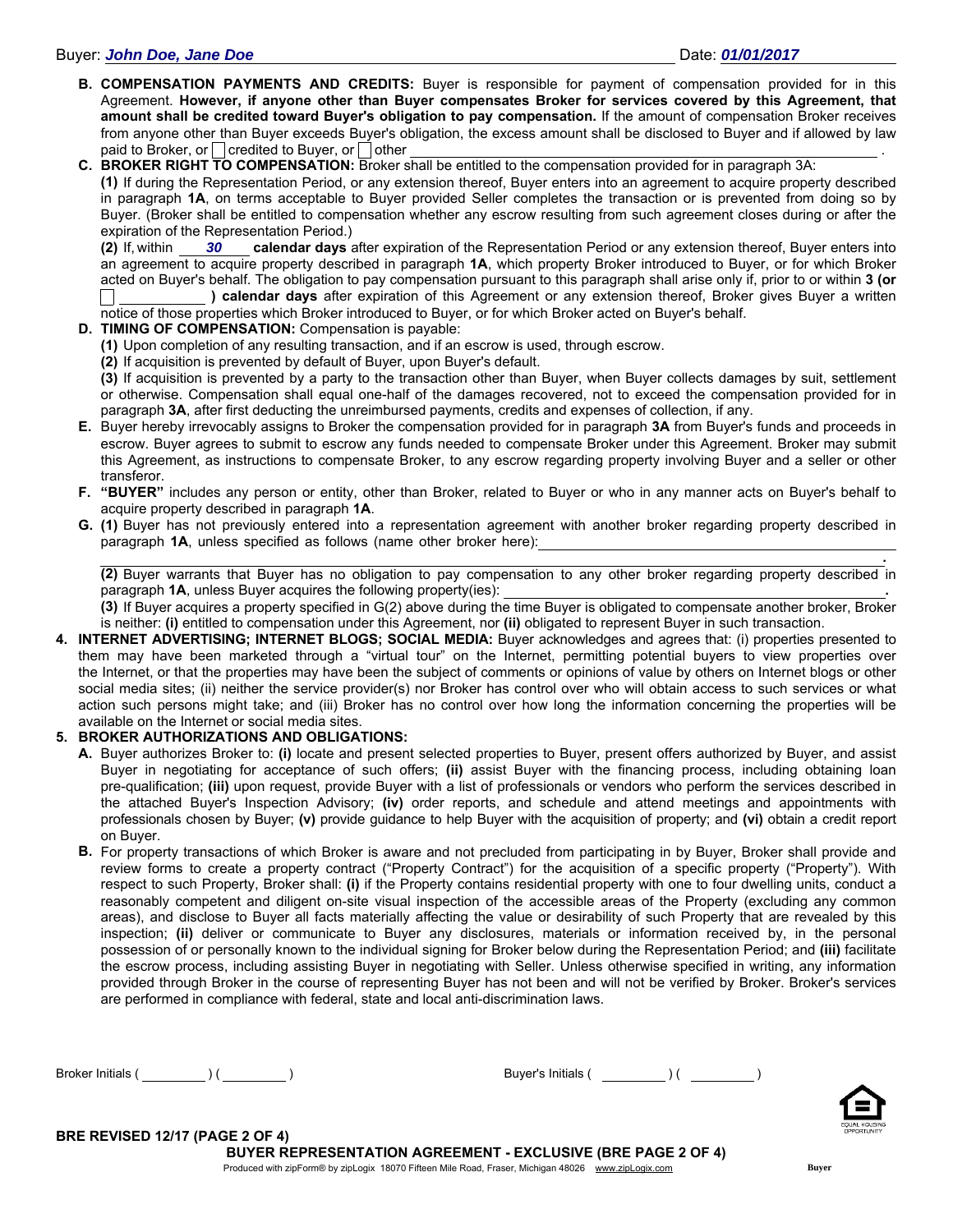### 6. SCOPE OF BROKER DUTY:

- A. While Broker will perform the duties described in paragraph 6B, Broker recommends that Buyer select other professionals, as described in the attached Buyer's Inspection Advisory, to investigate the Property through inspections, investigations, tests, surveys, reports, studies and other available information ("Inspections") during the transaction. Buyer agrees that these Inspections, to the extent they exceed the obligations described in paragraph 6B, are not within the scope of Broker's agency duties. Broker informs Buyer that it is in Buyer's best interest to obtain such Inspections.
- B. Buyer acknowledges and agrees that Broker: (i) does not decide what price Buyer should pay or Seller should accept; (ii) does not guarantee the condition of the Property; (iii) does not guarantee the performance, adequacy or completeness of inspections, services, products or repairs provided or made by Seller or others; (iv) does not have an obligation to conduct an inspection of common areas or offsite areas of the Property; (v) shall not be responsible for identifying defects on the Property, in common areas or offsite unless such defects are visually observable by an inspection of reasonably accessible areas of the Property or are known to Broker; (vi) shall not be responsible for inspecting public records or permits concerning the title or use of the Property; (vii) shall not be responsible for identifying the location of boundary lines or other items affecting title; (viii) shall not be responsible for verifying square footage, representations of others or information contained in Investigation reports, Multiple Listing Service, advertisements, flyers or other promotional material; (ix) shall not be responsible for providing legal or tax advice regarding any aspect of a transaction entered into by Buyer or Seller; and (x) shall not be responsible for providing other advice or information that exceeds the knowledge, education and experience required to perform real estate licensed activity. Buyer agrees to seek legal, tax, insurance, title and other desired assistance from appropriate professionals.
- C. Broker owes no duty to inspect for common environmental hazards, earthquake weaknesses, or geologic and seismic hazards. If Buyer receives the booklets titled "Environmental Hazards: A Guide for Homeowners, Buyers, Landlords and Tenants," "The Homeowner's Guide to Earthquake Safety," or "The Commercial Property Owner's Guide to Earthquake Safety," the booklets are deemed adequate to inform Buyer regarding the information contained in the booklets and, other than as specified in 6B above, Broker is not required to provide Buyer with additional information about the matters described in the booklets.

### 7. BUYER OBLIGATIONS:

- A. Buyer agrees to timely view and consider properties selected by Broker and to negotiate in good faith to acquire a property. Buyer further agrees to act in good faith toward the completion of any Property Contract entered into in furtherance of this Agreement. Within 5 (or  $\Box$  calendar days from the execution of this Agreement, Buyer shall provide relevant personal and financial information to Broker to assure Buyer's ability to acquire property described in paragraph 1. If Buyer fails to provide such information, or if Buyer does not qualify financially to acquire property described in paragraph 1, then Broker may cancel this Agreement in writing. Buyer has an affirmative duty to take steps to protect him/herself, including discovery of the legal, practical and technical implications of discovered or disclosed facts, and investigation of information and facts which are known to Buyer or are within the diligent attention and observation of Buyer. Buyer is obligated, and agrees, to read all documents provided to Buyer. Buyer agrees to seek desired assistance from appropriate professionals, selected by Buyer, such as those referenced in the attached Buyer's Inspection Advisory.
- B. Buyer shall notify Broker in writing (C.A.R. Form BMI) of any material issue to Buyer, such as, but not limited to, Buyer requests for information on, or concerns regarding, any particular area of interest or importance to Buyer ("Material Issues").
- C. Buyer agrees to: (i) indemnify, defend and hold Broker harmless from all claims, disputes, litigation, judgments, costs and attorney fees arising from any incorrect information supplied by Buyer, or from any Material Issues that Buyer fails to disclose in writing to Broker; and (ii) pay for reports, Inspections and meetings arranged by Broker on Buyer's behalf.
- D. Buyer is advised to read the attached Buyer's Inspection Advisory for a list of items and other concerns that typically warrant Inspections or investigation by Buyer or other professionals.
- 8. OTHER TERMS AND CONDITIONS: The following disclosures or addenda are attached:
	- A. Buyer's Inspection Advisory (C.A.R. Form BIA-B)
	- B. Statewide Buyer and Seller Advisory (C.A.R. Form SBSA)
	- C. *X Addendum # 1, dated 1/1/2017*
	- D.
- 9. ATTORNEY FEES: In any action, proceeding or arbitration between Buyer and Broker regarding the obligation to pay compensation under this Agreement, the prevailing Buyer or Broker shall be entitled to reasonable attorney fees and costs, except as provided in paragraph 11A.
- 10. ENTIRE AGREEMENT: All understandings between the parties are incorporated in this Agreement. Its terms are intended by the parties as a final, complete and exclusive expression of their agreement with respect to its subject matter, and may not be contradicted by evidence of any prior agreement or contemporaneous oral agreement. This Agreement may not be extended, amended, modified, altered or changed, except in writing signed by Buyer and Broker. In the event that any provision of this Agreement is held to be ineffective or invalid, the remaining provisions will nevertheless be given full force and effect. This Agreement and any supplement, addendum or modification, including any copy, whether by copier, facsimile, NCR or electronic, may be signed in two or more counterparts, all of which shall constitute one and the same writing.

Broker Initials  $($   $)$   $($   $)$ 

| Buyer's Initials ( |  |  |
|--------------------|--|--|
|                    |  |  |



BUYER REPRESENTATION AGREEMENT - EXCLUSIVE (BRE PAGE 3 OF 4) Produced with zipForm® by zipLogix 18070 Fifteen Mile Road, Fraser, Michigan 48026 www.zipLogix.com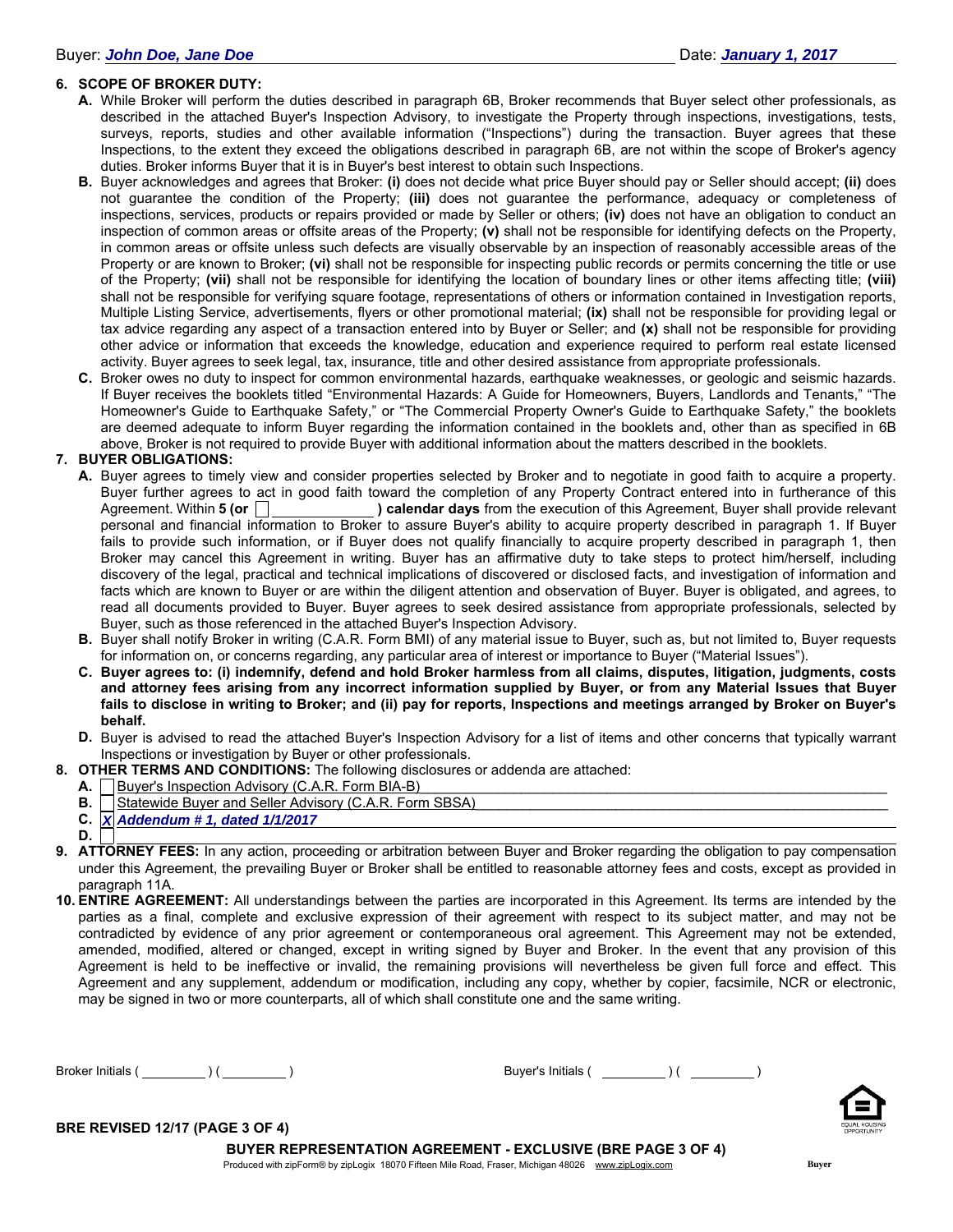# 11. DISPUTE RESOLUTION:

- A. MEDIATION: Buyer and Broker agree to mediate any dispute or claim arising between them regarding the obligation to pay commission under this Agreement, before resorting to arbitration or court action. Mediation fees, if any, shall be divided equally among the parties involved. If, for any dispute or claim to which this paragraph applies, any party (i) commences an action without first attempting to resolve the matter through mediation, or (ii) before commencement of an action, refuses to mediate after a request has been made, then that party shall not be entitled to recover attorney's fees, even if they would otherwise be available to that party in any such action. Exclusions from the mediation agreement are specified in paragraph 11B.
- B. MEDIATION TERMS: The following matters are excluded from mediation: (i) a judicial or non-judicial foreclosure or other action or proceeding to enforce a deed of trust, mortgage or installment land sale contract as defined in Civil Code §2985; (ii) an unlawful detainer action; (iii) the filing or enforcement of a mechanic's lien; and (iv) any matter that is within the jurisdiction of a probate, small claims or bankruptcy court. The filing of a court action to enable the recording of a notice of pending action, for order of attachment, receivership, injunction, or other provisional remedies, shall not constitute a waiver of the mediation provisions.
- C. ADVISORY: If Buyer and Broker desire to resolve disputes arising between them through arbitration rather than court, they can document their agreement by attaching and signing an Arbitration Agreement (C.A.R. Form ARB).

Buyer acknowledges that Buyer has read, understands, received a copy of and agrees to the terms of this Agreement.

| Buyer                                                           |     |                                            | <b>John Doe Date</b>                    |               |                    |
|-----------------------------------------------------------------|-----|--------------------------------------------|-----------------------------------------|---------------|--------------------|
| Address                                                         |     | City                                       |                                         | State         | Zip                |
| Telephone                                                       | Fax | E-mail                                     |                                         |               |                    |
| <b>Buyer</b>                                                    |     |                                            | Jane Doe Date                           |               |                    |
| Address                                                         |     | City                                       |                                         | State         | Zip                |
| Telephone                                                       | Fax | E-mail                                     |                                         |               |                    |
| Real Estate Broker (Firm) Coldwell Banker Residential Brokerage |     |                                            |                                         | DRE License # |                    |
|                                                                 |     | Joel Daniel RangelD DRE License # 01827663 |                                         |               | Date 01/01/2017    |
| Address 1611 Electic Ave.                                       |     | City <b>Venice</b>                         |                                         |               | State ca Zip 90291 |
| Telephone (310)749-7092                                         | Fax |                                            | E-mail daniel@theartistofrealestate.com |               |                    |

© 2017, California Association of REALTORS®, Inc. United States copyright law (Title 17 U.S. Code) forbids the unauthorized distribution, display and reproduction of this form, or any portion thereof, by photocopy machine or any other means, including facsimile or computerized formats.

THIS FORM HAS BEEN APPROVED BY THE CALIFORNIA ASSOCIATION OF REALTORS® (C.A.R.). NO REPRESENTATION IS MADE AS TO THE LEGAL VALIDITY OR ACCURACY OF ANY PROVISION IN ANY SPECIFIC TRANSACTION. A REAL ESTATE BROKER IS THE PERSON QUALIFIED TO ADVISE ON REAL ESTATE TRANSACTIONS. IF YOU DESIRE LEGAL OR TAX ADVICE, CONSULT AN APPROPRIATE PROFESSIONAL.

This form is made available to real estate professionals through an agreement with or purchase from the California Association of REALTORS®. It is not intended to identify the user as a REALTOR®. REALTOR® is a registered collective membership mark which may be used only by members of the NATIONAL ASSOCIATION OF REALTORS® who subscribe to its Code of Ethics.

Published and Distributed by:

REAL ESTATE BUSINESS SERVICES, INC.

*a subsidiary of the California Association of REALTORS®*

525 South Virgil Avenue, Los Angeles, California 90020



BUYER REPRESENTATION AGREEMENT - EXCLUSIVE (BRE PAGE 4 OF 4) Produced with zipForm® by zipLogix 18070 Fifteen Mile Road, Fraser, Michigan 48026 www.zipLogix.com

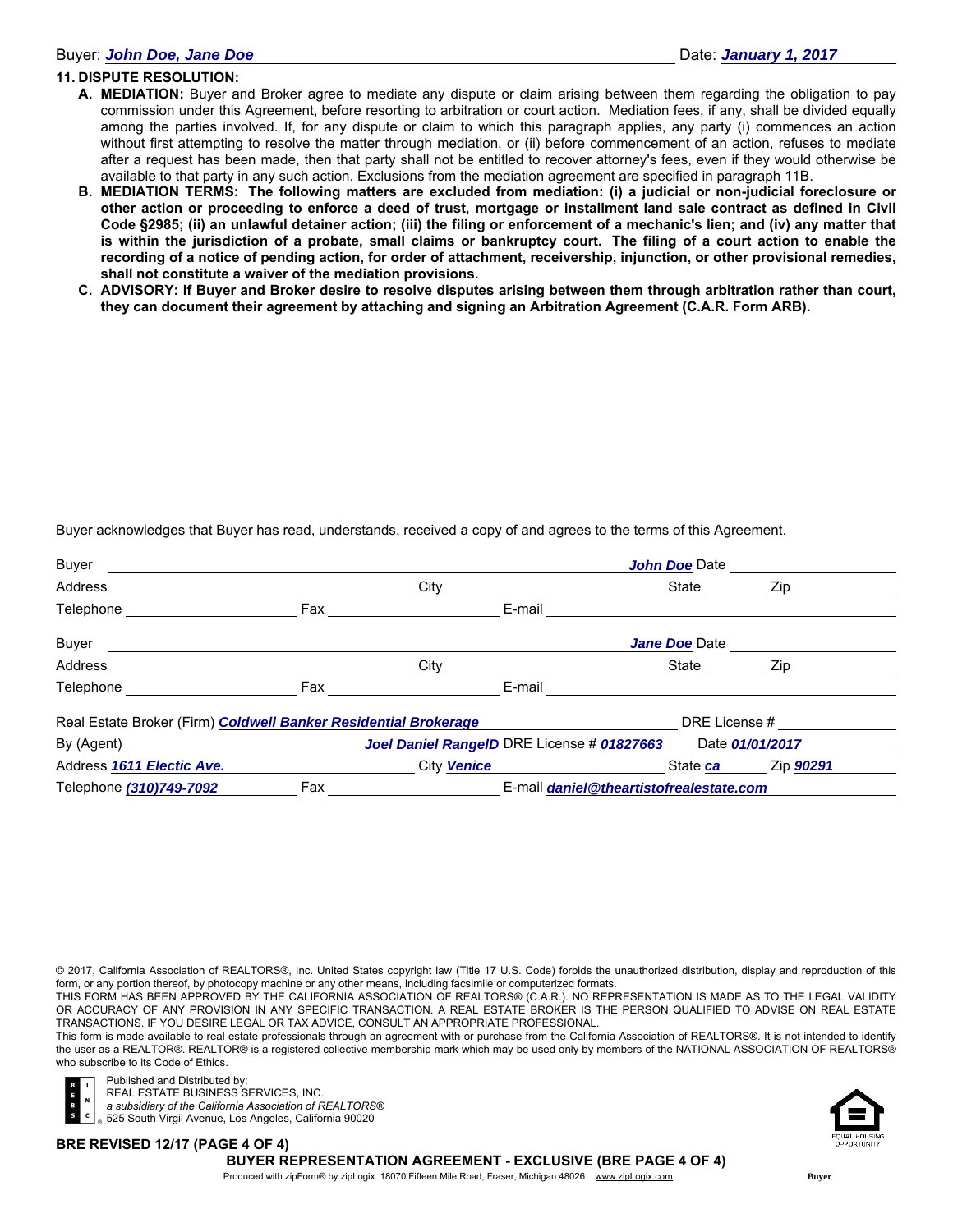# BUYER'S INSPECTION ADVISORY



(C.A.R. Form BIA, Revised 11/14)

1. **IMPORTANCE OF PROPERTY INVESTIGATION:** The physical condition of the land and improvements being purchased is not guaranteed by either Seller or Brokers. You have an affirmative duty to exercise reasonable care to protect yourself, including discovery of the legal, practical and technical implications of disclosed facts, and the investigation and verification of information and facts that you know or that are within your diligent attention and observation. A general physical inspection typically does not cover all aspects of the Property nor items affecting the Property that are not physically located on the Property. If the professionals recommend further investigations, including a recommendation by a pest control operator to inspect inaccessible areas of the Property, you should contact qualified experts to conduct such additional investigations.

2. BROKER OBLIGATIONS: Brokers do not have expertise in all areas and therefore cannot advise you on many items, such as those listed below. If Broker gives you referrals to professionals, Broker does not guarantee their performance.

3. YOU ARE STRONGLY ADVISED TO INVESTIGATE THE CONDITION AND SUITABILITY OF ALL ASPECTS OF THE PROPERTY, INCLUDING BUT NOT LIMIITED TO THE FOLLOWING. IF YOU DO NOT DO SO, YOU ARE ACTING AGAINST THE ADVICE OF BROKERS.

- A. GENERAL CONDITION OF THE PROPERTY, ITS SYSTEMS AND COMPONENTS: Foundation, roof (condition, age, leaks, useful life), plumbing, heating, air conditioning, electrical, mechanical, security, pool/spa (cracks, leaks, operation), other structural and nonstructural systems and components, fixtures, built-in appliances, any personal property included in the sale, and energy efficiency of the Property.
- B. SQUARE FOOTAGE, AGE, BOUNDARIES: Square footage, room dimensions, lot size, age of improvements and boundaries. Any numerical statements regarding these items are APPROXIMATIONS ONLY and have not been verified by Seller and cannot be verified by Brokers. Fences, hedges, walls, retaining walls and other barriers or markers do not necessarily identify true Property boundaries.
- C. WOOD DESTROYING PESTS: Presence of, or conditions likely to lead to the presence of wood destroying pests and organisms.
- D. SOIL STABILITY: Existence of fill or compacted soil, expansive or contracting soil, susceptibility to slippage, settling or movement, and the adequacy of drainage.
- E. WATER AND UTILITIES; WELL SYSTEMS AND COMPONENTS;WASTE DISPOSAL: Water and utility availability, use restrictions and costs. Water quality, adequacy, condition, and performance of well systems and components. The type, size, adequacy, capacity and condition of sewer and septic systems and components, connection to sewer, and applicable fees.
- F. ENVIRONMENTAL HAZARDS: Potential environmental hazards, including, but not limited to, asbestos, lead-based paint and other lead contamination, radon, methane, other gases, fuel oil or chemical storage tanks, contaminated soil or water, hazardous waste, waste disposal sites, electromagnetic fields, nuclear sources, and other substances, materials, products, or conditions (including mold (airborne, toxic or otherwise), fungus or similar contaminants).
- G. EARTHQUAKES AND FLOODING: Susceptibility of the Property to earthquake/seismic hazards and propensity of the Property to flood.
- H. FIRE, HAZARD AND OTHER INSURANCE: The availability and cost of necessary or desired insurance may vary. The location of the Property in a seismic, flood or fire hazard zone, and other conditions, such as the age of the Property and the claims history of the Property and Buyer, may affect the availability and need for certain types of insurance. Buyer should explore insurance options early as this information may affect other decisions, including the removal of loan and inspection contingencies.
- I. BUILDING PERMITS, ZONING AND GOVERNMENTAL REQUIREMENTS: Permits, inspections, certificates, zoning, other governmental limitations, restrictions, and requirements affecting the current or future use of the Property, its development or size.
- J. RENTAL PROPERTY RESTRICTIONS: Some cities and counties impose restrictions that limit the amount of rent that can be charged, the maximum number of occupants, and the right of a landlord to terminate a tenancy. Deadbolt or other locks and security systems for doors and windows, including window bars, should be examined to determine whether they satisfy legal requirements.
- K. SECURITY AND SAFETY: State and local Law may require the installation of barriers, access alarms, self-latching mechanisms and/or other measures to decrease the risk to children and other persons of existing swimming pools and hot tubs, as well as various fire safety and other measures concerning other features of the Property.
- L. NEIGHBORHOOD, AREA, SUBDIVISION CONDITIONS; PERSONAL FACTORS: Neighborhood or area conditions, including schools, law enforcement, crime statistics, registered felons or offenders, fire protection, other government services, availability, adequacy and cost of internet connections or other technology services and installations, commercial, industrial or agricultural activities, existing and proposed transportation, construction and development that may affect noise, view, or traffic, airport noise, noise or odor from any source, wild and domestic animals, other nuisances, hazards, or circumstances, protected species, wetland properties, botanical diseases, historic or other governmentally protected sites or improvements, cemeteries, facilities and condition of common areas of common interest subdivisions, and possible lack of compliance with any governing documents or Homeowners' Association requirements, conditions and influences of significance to certain cultures and/or religions, and personal needs, requirements and preferences of Buyer.

| <b>Buyer</b>                                                         |                                                                                                                                                                                                                                                                                                                                                                                                                                                                                                                                                           | Buver                                                |      |                              |
|----------------------------------------------------------------------|-----------------------------------------------------------------------------------------------------------------------------------------------------------------------------------------------------------------------------------------------------------------------------------------------------------------------------------------------------------------------------------------------------------------------------------------------------------------------------------------------------------------------------------------------------------|------------------------------------------------------|------|------------------------------|
|                                                                      | <b>John Doe</b>                                                                                                                                                                                                                                                                                                                                                                                                                                                                                                                                           | <b>Jane Doe</b>                                      |      |                              |
| $\begin{array}{c cc}\nR & I \\ E & N \\ B & N \\ S & C\n\end{array}$ | © 1991-2004, California Association of REALTORS®, Inc. THIS FORM HAS BEEN APPROVED BY THE CALIFORNIA ASSOCIATION OF REALTORS® (C.A.R.). NO<br>REPRESENTATION IS MADE AS TO THE LEGAL VALIDITY OR ACCURACY OF ANY PROVISION IN ANY SPECIFIC TRANSACTION. A REAL ESTATE BROKER IS<br>THE PERSON QUALIFIED TO ADVISE ON REAL ESTATE TRANSACTIONS. IF YOU DESIRE LEGAL OR TAX ADVICE. CONSULT AN APPROPRIATE PROFESSIONAL.<br>Published and Distributed by:<br>REAL ESTATE BUSINESS SERVICES, INC.<br>a subsidiary of the California Association of REALTORS® | Reviewed by                                          | Date |                              |
|                                                                      | 525 South Virgil Avenue, Los Angeles, California 90020<br><b>BIA REVISED 11/14 (PAGE 1 OF 1)</b>                                                                                                                                                                                                                                                                                                                                                                                                                                                          | <b>BUYER'S INSPECTION ADVISORY (BIA PAGE 1 OF 1)</b> |      | EQUAL HOUSING<br>OPPORTUNITY |
| <b>Daniel Rangel</b>                                                 | Produced with zipForm® by zipLogix 18070 Fifteen Mile Road, Fraser, Michigan 48026 www.zipLogix.com                                                                                                                                                                                                                                                                                                                                                                                                                                                       | Phone: 3107497092                                    | Fax: | <b>Buver</b>                 |

By signing below, Buyers acknowledge that they have read, understand, accept and have received a Copy of this Advisory. Buyers are encouraged to read it carefully.